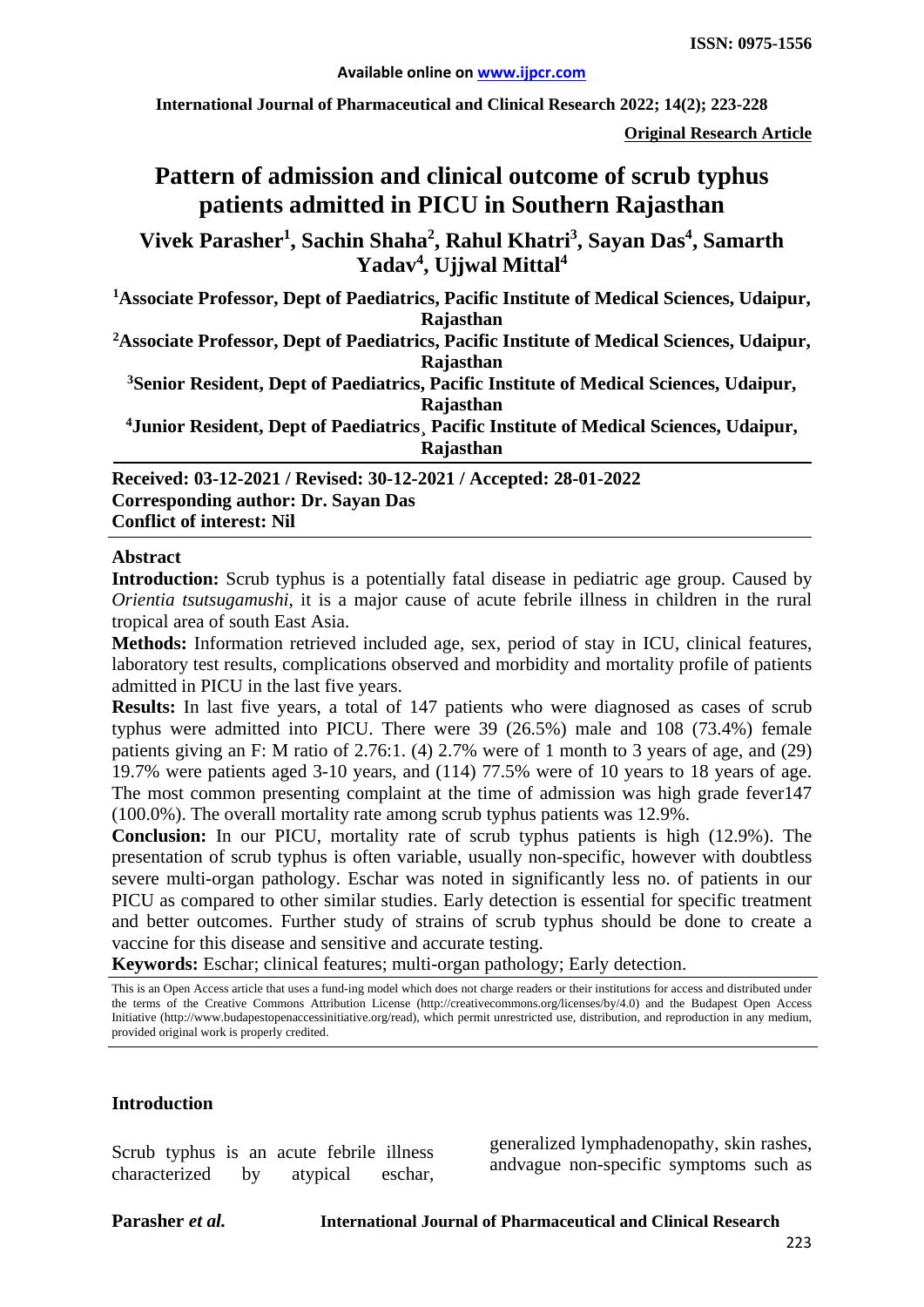myalgia, headache, andcough[1]. It is characterized by focal or disseminated vasculitisand perivasculitis, which may involve the lung, heart, liver, spleen, and central nervous system[1,2]. Scrub typhus is common throughout in rural and in suburban areas in Korea, and is one of the most frequently reported infectious diseases during the months of October and November[3,4]. The first patient with scrub typhus in Korea was reported in 1951[5]. However, ever since the second case of scrub typhus was reported in 1986, the annual incidence of the disease has increased steadily and its reported incidence sharply rose to 6,480 cases in 2006[6,7].

India is an integral component of "tsutsugamushi triangle" which depicts a part of the globe endemic to scrub typhus. The "tsutsugamushi triangle" extends from northern Japan and far-eastern Russia in the north, to northern Australia in the south, and to Pakistan in the west[8]. Scrub typhus is one of the important causes of acute undifferentiated febrile illnesses in Asia[9]. High index of suspicion and careful examination for eschar at the bite site is vital for the clinical diagnosis. States like Assam and West Bengal reported the first scrub typhus epidemics in India during World War II. Later scrub typhus was reported in humans and experimental animals exposed in these areas[10]. Owing to frequent outbreaks witnessed in different parts of the country in the recent past, scrub typhus is described as a re-emerging infectious disease in India[9,11-14].

Laboratory confirmation of scrub typhus is generally by serological methods, with the indirect fluorescent assay being the most commonly used test; paired titres are usually required to make a confirmatory diagnosis[15]. ELISA and passive haemagglutination assay are also available. The Weil-Felix test is now considered less useful, as it has low sensitivity and specificity. Culture of the organism and PCR are only available in few specialised centres. The pathophysiology of scrub typhus is not fully understood, though in general it is thought to be due to focal or disseminated vasculitis. The principal target site of the organism is the vascular endothelium. <sup>16</sup> Like many other tropical diseases, a wide range of clinical manifestations have been reported with scrub typhus.

In this study we will study the age and sex distribution, clinical features, complications observed and outcome among patients admitted in our PICU of a rural tertiary health care centre which are diagnosed as confirmed cases of scrub typhus during the period of 5 years (from January 2016 to December 2020)

# **Material and Methods:**

Present Study is a retrospective study of the pattern of admissions of scrub typhus diagnosed cases into the PICU of a tertiary care centre in south Rajasthan in India from January 2016 to December 2020. The hospital of study is a tertiary care centre with medical college attached with a tenbedded modern and well-equipped PICU, in which patients from 1 month to 18 years of age are admitted. A formatted research protocol was designed and submitted to institutional ethical clearance committee prior to initiation of study. Ethical approval was obtained prior to starting data collection. A written informed consent was taken from the parents of admitted cases for their inclusion in the study.

PICU records of all patients of scrub typhus as a confirmed diagnosis, their laboratory records and their outcomes were used for this study. Data taken from the records included age, sex,period of stay in ICU,clinical features, laboratory test results, complications observed and outcome of all the scrub typhus patients admitted to our PICU. The outcome is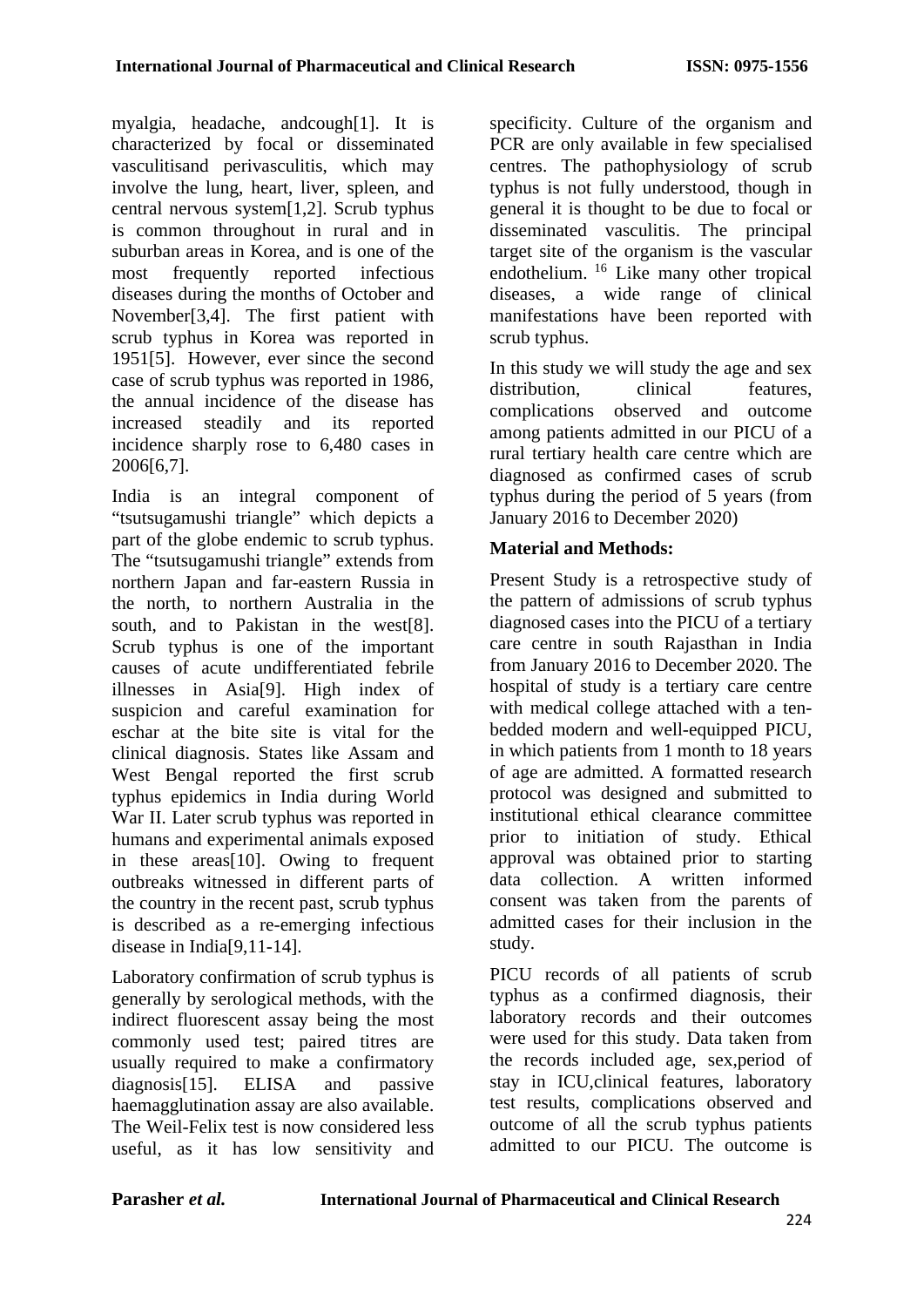classified as discharges, patients who left against medical advise (LAMA), and deaths. The data obtained were entered into the Statistical Package for Scientific Solutions (SPSS) version 16.0 spreadsheet and analyzed. Means, standard deviations, percentages, and ranges were used as appropriate to describe continuous variables.

### **Inclusion Criteria:**

All Paediatric patients admitted to our PICU who were diagnosed as a confirmed case of scrub typhus in age group of one month to 18years of age.

### **Exclusion Criteria:**

1) All suspected cases of scrub typhus who did not undergo rapid antigen testing for confirmation of scrub typhus.

2) All suspected/confirmed cases of below 1 month or above 18 years of age.

### **Results:**

In last five years, a total of 147 patients who were diagnosed as cases of scrub typhus were admitted into PICU. There were 39 (26.5%) male and 108 (73.4%) female patients giving an F: M ratio of 2.76:1 (Table1). 04 subjects (2.7%) were of 1 month to 3 years of age, and 29 (19.7%) were patients aged 3-10 years, and 114 (77.5%) were of 10 years to 18 years of age (Table 1).

The most common presenting complaint at the time of admission was high grade fever which was seen in all 147 (100.0%) cases. followed by difficulty in breathing seen in 77 (52.3%), myalgia in 43 (29.2%), skin rash among 16 (10.8%), neck stiffness in 11 (7.4%), eschar in 1 (0.6%), nausea & vomiting 62 (42.2%), pain abdomen 33 (22.4%), seizures 13(9.0%) (Table 1).

High grade fever was the most common manifestation in children of all age groups in the presently study pool.

| <b>Clinical Manifestations</b> | Ñ   | $\frac{6}{6}$ | <b>Demographic Data</b> | N   | $\frac{6}{6}$ |
|--------------------------------|-----|---------------|-------------------------|-----|---------------|
| Fever                          | 147 | 100%          | Age                     |     |               |
| Difficulty In Breathing        | 77  | 52%           | 1-12 Months             | 04  | 2.7%          |
| Myalgia                        | 43  | 29.2%         | $1-10 years$            | 29  | 19.7%         |
| <b>Skin Rash</b>               | 16  | 10.8%         | $10-18$ years           | 114 | 77.5%         |
| <b>Neck Stiffness</b>          | 11  | 7.4%          | <b>Sex</b>              |     |               |
| Eschar                         | 01  | $0.6\%$       | Male                    | 39  | 26.5%         |
| Nausea & Vomiting              | 62  | 42.2%         | Female                  | 108 | 73.4%         |
| Pain Abdomen                   | 33  | 22.4%         |                         |     |               |
| Seizures                       | 13  | 9%            |                         |     |               |

**Table 1: Clinico-Demographic Profile**

Laboratory picture of patients of scrub typhus showed significant correlation with malarial infection. A total of 93 (63.2%) among total number of 147 scrub typhus diagnosed cases were also found out to be infected by malaria detected through use of malarial parasite rapid card test and PBF examination.

Deranged liver function tests were also noted in 102 (69.3%) out of total 147 cases. In CBC profile, significantly decreased platelet count was noted in 79 (53.7%) of the cases, hyponatremia seen in 38 (25.9%) cases, and increased level of serum creatinine seen in 24 (16.2%) cases.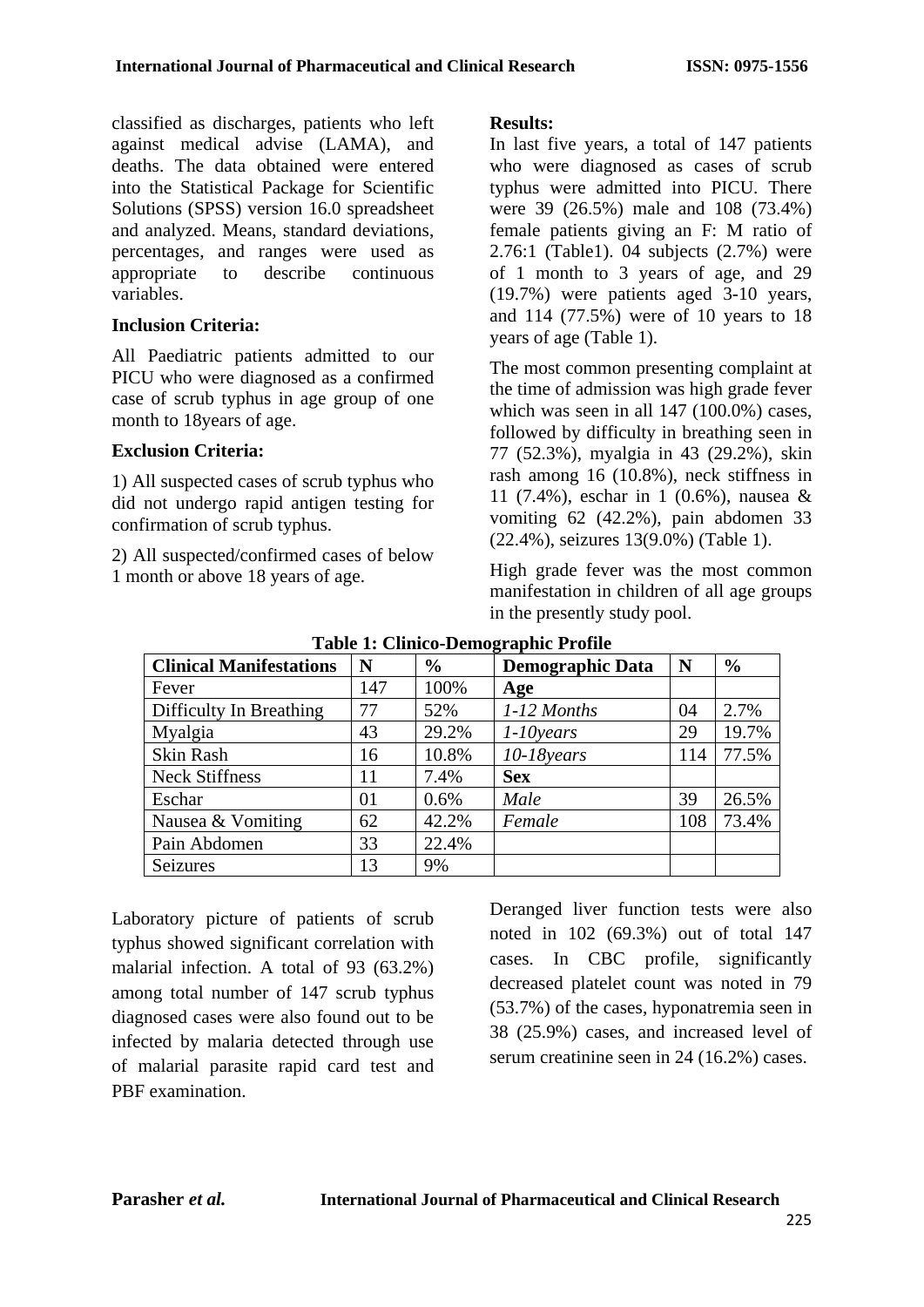| <b>Laboratory Findings</b>    |     | $\frac{0}{0}$ |  |  |
|-------------------------------|-----|---------------|--|--|
| <b>Elevated Liver Enzymes</b> | 102 | 69.3%         |  |  |
| Low Platelet Count            | 79  | 53.7%         |  |  |
| $MPDA + ve*$                  | 93  | 63.2%         |  |  |
| Hyponatremia                  | 38  | 25.9%         |  |  |
| <b>Elevated Creatinine</b>    | 24  | 16.2%         |  |  |
|                               |     |               |  |  |

| Table 2: Laboratory picture of scrub typhus positive patients |
|---------------------------------------------------------------|
|---------------------------------------------------------------|

*(\* - Malarial Parasite Dual Antigen test)*

Most common complication observed in patients of scrub typhus was pleural effusion in 123 (83.6%) subjects followed by Hepatitis in 119 (82.3%) subjects, splenomegaly in 110 (74.8%) subjects, while meningitis and lymphadenopathy were seen in 13 (8.8%) and 4 (2.72%) subjects respectively. (Table 3)

**Table 3: Most Common Complication Observed in Patients of Scrub Typhus**

| <b>Complication</b>     | N   | $\frac{0}{0}$ |
|-------------------------|-----|---------------|
| <b>Pleural Effusion</b> | 123 | 83.6%         |
| <b>Hepatitis</b>        | 119 | 82.3%         |
| Splenomegaly            | 110 | 74.8%         |
| Meningitis              | 13  | 8.8%          |
| Lymphadenopathy         | 04  | 2.72%         |

A total of 22 (14.9%) patients needed ventilator support during their course of treatment out of which, 97 (65.9%) patients improved and were transferred to the pediatric wards for further management and later discharged, while 31 (21.0%) subjects left against medical advice. (Table 4)

| Table 4. Chincal Outcome of Scrub Typhus I ositive I attents<br><b>Clinical Outcome</b> |                | $\frac{0}{0}$ |
|-----------------------------------------------------------------------------------------|----------------|---------------|
| <b>Ventilatory Support</b>                                                              | つつ             | 14.9%         |
| Discharged                                                                              | Q <sub>7</sub> | 65.9%         |
| Lama                                                                                    |                | 21.0%         |
| Death                                                                                   |                | 14.9%         |

**Table 4: Clinical Outcome of Scrub Typhus Positive Patients**

Among the entire subject pool under study, 22 (14.9%) patients died due to complications of scrub typhus infection,

consisting of 12 (63.1%) females and (36.8%) 7 males

| <b>Table 5: Sex Distribution Among Death</b> |    |               |  |
|----------------------------------------------|----|---------------|--|
| <b>Sex</b>                                   | N  | $\frac{6}{9}$ |  |
| Female                                       | 12 | 63.1%         |  |
| Male                                         | 07 | 36.8%         |  |

The overall mortality rate among the selected study population was 12.9%. Scrub typhus showed significant seasonal

variation, A higher proportion of cases were noted in post-monsoon period (August to December) which were 139 (94.5%) out of total cases. (Table 6)

**Parasher** *et al.* **International Journal of Pharmaceutical and Clinical Research**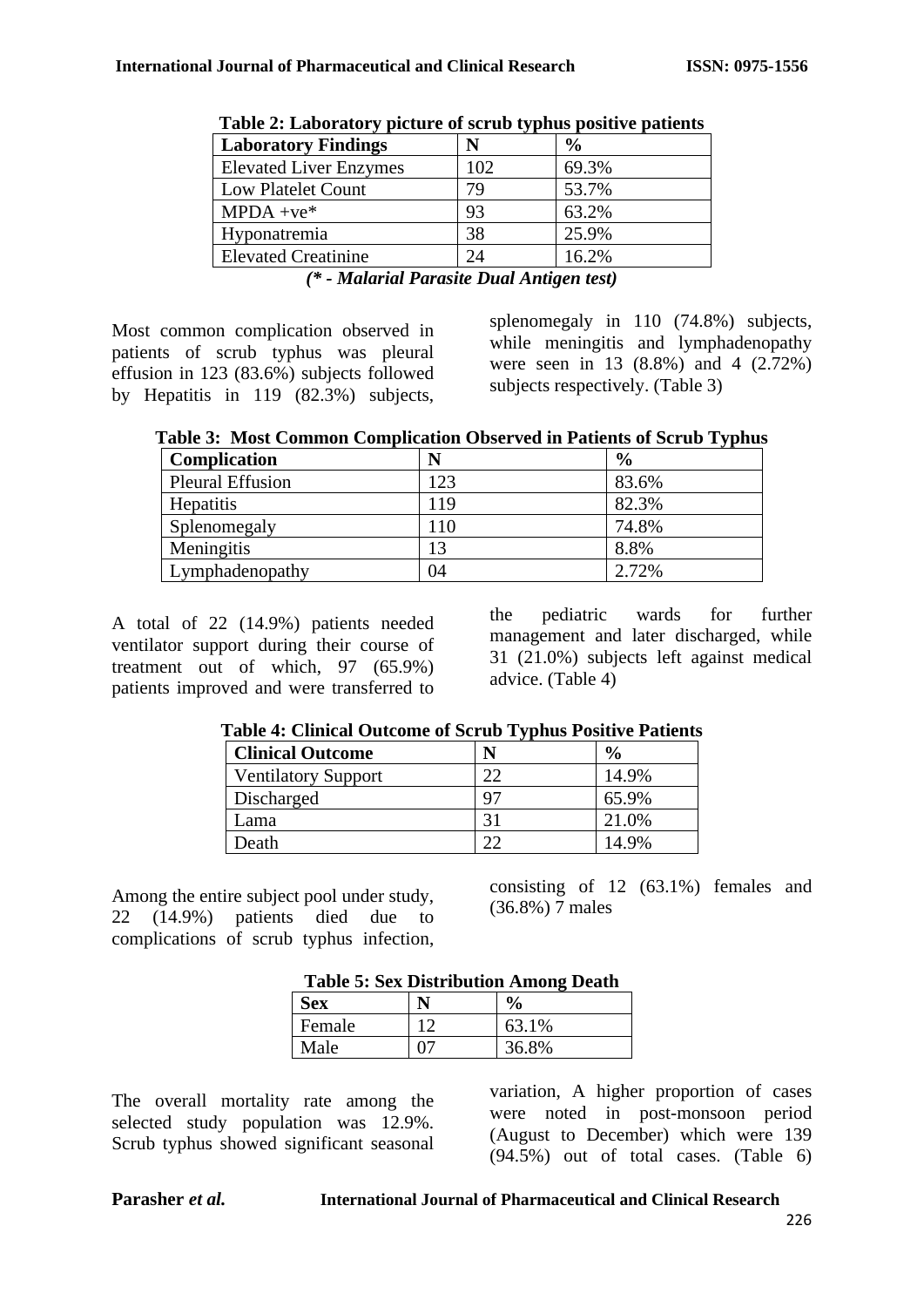| <b>Seasonal Variation</b>  |     | $\frac{6}{6}$ |
|----------------------------|-----|---------------|
| Post Monsoon $(Aug - Dec)$ | 139 | 94.5%         |
| Pre Monsoon (Jan- July)    | 008 | 5.5%          |

|  |  | Table 6: Seasonal Variation of Admitted Scrub Typhus Patients |  |
|--|--|---------------------------------------------------------------|--|
|  |  |                                                               |  |

## **Discussion:**

Scrub typhus is a potentially fatal infection that affects about 10 lakh / year. Mostly presented in the emergency with high grade fever, nausea, vomiting, respiratory distress, myalgia, skin rash, eschar[4].

It is difficult to differentiate scrub typhus from other co-endemic diseases like malaria, dengue. Therefore a big index of clinical suspicion, exploring the history of environmental exposure and vigilant search for the eschar are important for diagnosis. Seasonal occurrence of scrub typhus is seen and it varies with the climate in different countries[7].

Epidemic period is influenced by the activities of the infected mite and often occurs during the rainy season. However, similar to our study, outbreaks have been reported during the cooler season or post monsoon, in India. In the cooler months, there is an increase in secondary shrub vegetation which in turn favors the growth of the vector. In the same season, farmers are involved in harvesting activity in the fields, where they are exposed to the bites of larval mites[9].

Therefore, intensified health education activities are needed in the rainy and post monsoon sessions to cut down the transmission. Targeted preventive interventions like personal protection are to be canvassed among the high-risk groups like farmers and those involved in collecting firewood from jungle. This overall case-fatality in our study of 14.9% is lower than previously reported from other hospitals in 2018/2019[17].

This trend may primarily be due to increased awareness and early recognition and treatment of the cases by physicians.

We recommend routine screening of patients with such clinical features in areas of high endemicity. Also, awareness of the rarer manifestations is also important, and it is hoped that this review will guide clinicians towards suspecting the diagnosis of scrub typhus early when presented with unusual manifestations in the background of an acute febrile illness.

# **Conclusion:**

In the present study among the patients admitted in PICU, mortality rate of scrub typhus patients is high (12.9%). The presentation of scrub typhus is often variable, usually non-specific, however with doubtless severe multi-organ pathology. Eschar was noted in significantly less number of patients in our PICU as compared to other similar studies. Early detection is essential for specific treatment and better outcomes. Further study of strains of scrub typhus should be done to create a vaccine for this disease and sensitive and accurate testing.

# **Conflict of Interest:** Nil

# **Source of Funding:** Self-Funded

# **References:**

- 1. Jeong YJ, Kim S, Wook YD, Lee JW, Kim KI, Lee SH. Scrub typhus: clinical, pathologic, and imaging findings. Radiographics. 2007 Jan;27(1):161-72.
- 2. Levine HD. Pathologie Study of Thirty-One Cases of Scrub Typhus Fever with especial reference to the Cardiovascular System. American heart journal. 1946;31(3):314-28.
- 3. Kim YS, Yun HJ, Shim SK, Koo SH, Kim SY, Kim S. A comparative trial of a single dose of azithromycin versus doxycycline for the treatment of mild